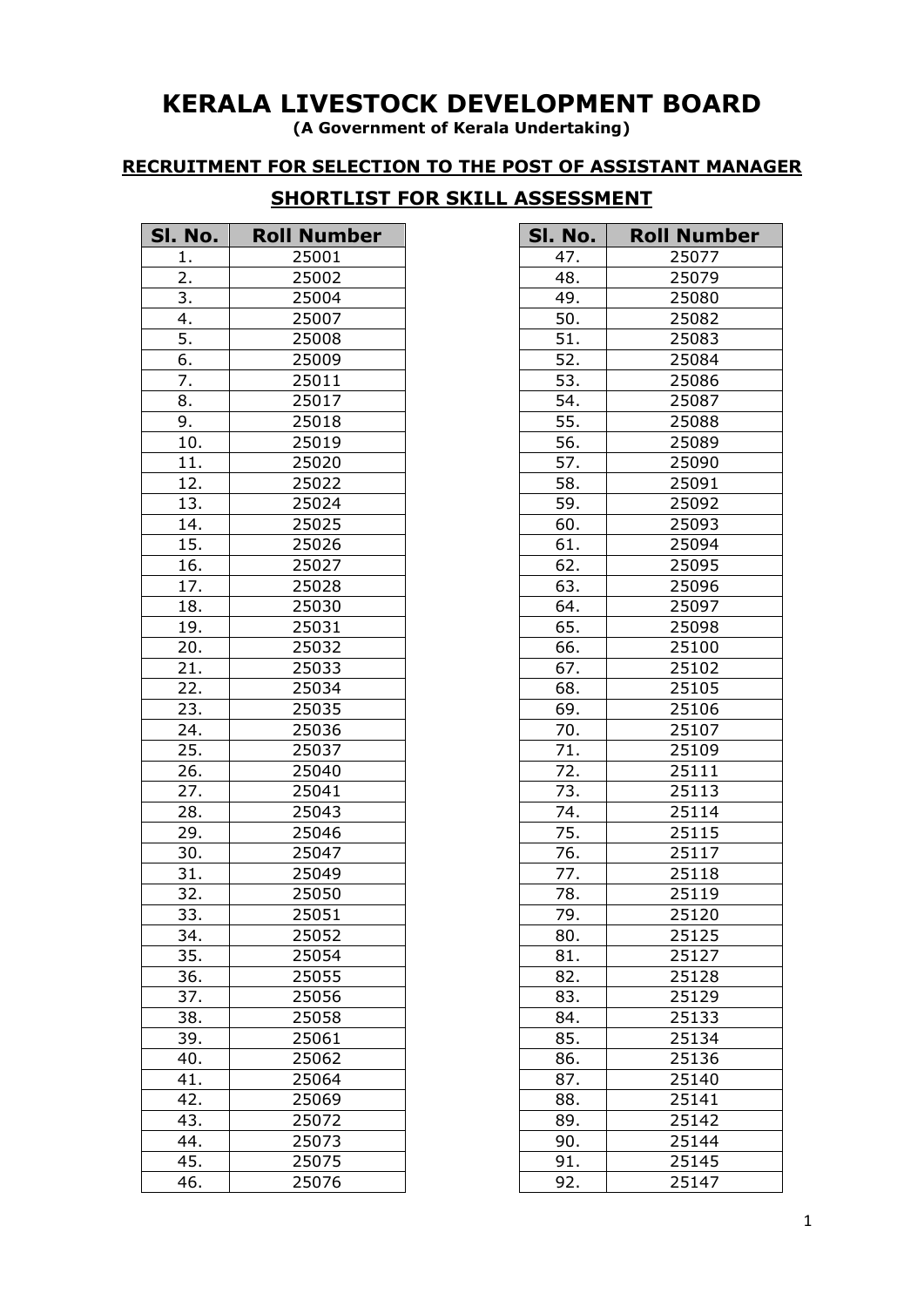| SI. No. | <b>Roll Number</b> |
|---------|--------------------|
| 93.     | 25148              |
| 94.     | 25149              |
| 95.     | 25151              |
| 96.     | 25152              |
| 97.     | 25153              |
| 98.     | 25155              |
| 99.     | 25156              |
| 100.    | 25157              |
| 101.    | 25158              |
| 102.    | 25159              |
| 103.    | 25160              |
| 104.    | 25162              |
| 105.    | 25166              |
| 106.    | 25168              |
| 107.    | 25170              |
| 108.    | 25171              |
| 109.    | 25174              |
| 110.    | 25177              |
| 111.    | 25181              |
| 112.    | 25183              |
| 113.    | 25184              |
| 114.    | 25185              |
| 115.    | 25187              |
| 116.    | 25188              |
| 117.    | 25189              |
| 118.    | 25190              |
| 119.    | 25191              |
| 120.    | 25192              |
| 121.    | 25193              |
| 122.    | 25194              |
| 123.    | 25196              |
| 124.    | 25199              |
| 125.    | 25200              |
| 126.    | 25201              |
| 127.    | 25203              |
| 128.    | 25204              |
| 129.    | 25205              |
| 130.    | 25206              |
| 131.    | 25207              |
| 132.    | 25208              |
| 133.    | 25209              |
| 134.    | 25213              |
| 135.    | 25215              |
| 136.    | 25217              |
| 137.    | 25221              |
| 138.    | 25222              |
| 139.    | 25223              |
| 140.    | 25224              |
| 141.    | 25225              |
| 142.    | 25227              |
| 143.    | 25228              |

| SI. No.            | <b>Roll Number</b> |
|--------------------|--------------------|
| 144.               | 25229              |
| 145.               | 25230              |
| $\overline{146}$ . | 25233              |
| 147.               | 25236              |
| 148.               | 25237              |
| 149.               | 25238              |
| 150.               | 25239              |
| 151.               | 25241              |
| 152.               | 25243              |
| 153.               | 25244              |
| 154.               | 25245              |
| 155.               | 25246              |
| 156.               | 25247              |
| 157.               | 25249              |
| 158.               | 25251              |
| 159.               | 25252              |
| 160.               | 25253              |
| 161.               | 25254              |
| 162.               | 25255              |
| 163.               | 25258              |
| 164.               | 25260              |
| 165.               | 25261              |
| 166.               | 25264              |
| 167.               | 25267              |
| 168.               | 25270              |
| 169.               | 25271              |
| 170.               | 25273              |
| 171.               | 25274              |
| 172.               | 25276              |
| 173.               | 25278              |
| 174.               | 25280              |
| 175.               | 25281              |
| 176.               | 25282              |
| 177.               | 25286              |
| 178.               | 25288              |
| 179.               | 25289              |
| 180.               | 25291              |
| 181.               | 25293              |
| 182.               | 25294              |
| 183.               | 25295              |
| $\overline{1}84.$  | 25296              |
| 185.               | $\frac{125297}{ }$ |
| 186.               | 25299              |
| 187.               | 25300              |
| 188.               | 25301              |
| 189.               | 25302              |
| 190.               | 25303              |
| 191.               | 25304              |
| 192.               | 25305              |
| 193.               | 25306              |
| 194.               | 25307              |
|                    |                    |